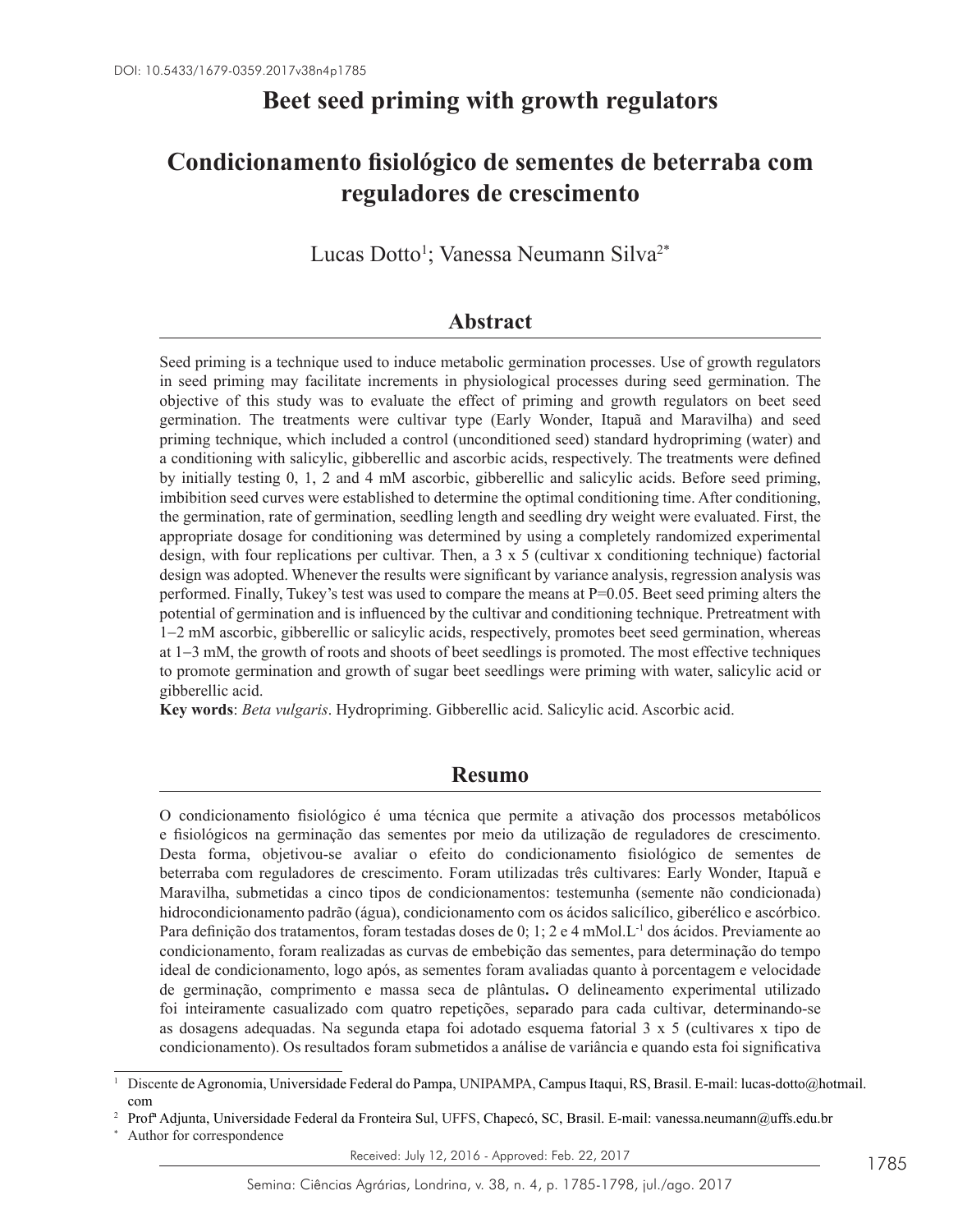procedeu-se a análise de regressão. Na segunda etapa do trabalho realizou-se comparação de médias com teste de Tukey a 5% de probabilidade de erro. O condicionamento fisiológico de sementes de beterraba altera o potencial de germinação e a resposta está relacionada com a cultivar utilizada e o tipo de condicionamento. As doses entre 1 e 2 mMol L-1 de ácido ascórbico, giberélico ou salicílico promoveram a germinação de sementes de beterraba e doses entre 1 e 3 mMol L-1 dos ácidos favoreceram o crescimento das raízes e parte aérea das plântulas. O condicionamento fisiológico com água, com ácido salicílico ou com ácido giberélico são as melhores técnicas, dentre as testadas, para promover a germinação e o crescimento de plântulas de beterraba.

**Palavras-chave**: *Beta vulgaris.* Hidrocondicionamento. Ácido giberélico. Ácido salicílico. Ácido ascórbico.

#### **Introduction**

Seed quality is fundamental for an adequate plant establishment and is associated with the productive success of the crop. The productivity of beet crop is limited by factors, such as low or irregular germination in the field (TIVELLI et al., 2011), which may be linked to the presence of inhibitory substances in the pericarp on the seed glomerulus (LOPES; NASCIMENTO, 2012).

Some techniques can be used to increase the physiological potential of seeds. For instance, seed priming has been shown to increase germination, with high levels of resistance to stress and productivity (PAPARELLA et al., 2015). In this procedure, the seeds are partially hydrated under the recommended temperature and time, allowing the initiation of the germination metabolic processes. Thus, the initial phases (phase I and II) occur, without phase III (primary root protrusion) (BEWLEY et al., 2013).

According to Paparella et al. (2015), seed priming can be performed with bioactive molecules, microorganisms or secondary metabolites, for example, salicylic or gibberellic acids. These compounds control key biochemical processes during maturation (germination) and plant development, while their exogenous application promotes antioxidant responses (RADHAKRISHNAN et al., 2013).

Gibberellins promote germination (YAMAGUCHI, 2008) by inducing  $\alpha$ -amylase synthesis in the aleurone layer, which secretes hydrolytic enzymes into the starchy endosperm.

The embryo then uses the sugars released by starch degradation, for their growth (YAN et al., 2014). In addition to controlling seed germination, gibberellins are involved in seedling development (YOUNESI; MORADI, 2015).

Salicylic acid is known as a growth regulator in various plant species. According to Rajjou et al. (2006), salicylic acid stimulates enzyme activities involved in Arabidopsis seed germination, such as enolase, malate dehydrogenase, phosphoglycerate kinase and pyruvate decarboxylase. Its effect on germination is dependent on its concentration in the seeds (RAJJOU et al., 2006; SINGH et al., 2010).

Another metabolite that can be used as a growth regulator is ascorbic acid, which plays a vital role during the initial stages of germination (SOARES; MACHADO, 2007). Catusse et al. (2008) characterized the proteome of beet seeds and found that besides accumulating starch, the perisperm is involved in the metabolism of ascorbic acid, affirming a possible communication between the perisperm and the embryo. Thus, it is likely that this compound is involved in the processes associated with the growth of the embryo that occur during germination, considering that ascorbic acid is an important metabolite in the cell cycle (ZHANG, 2013).

Thus, the objective of this research was to evaluate the effect of seed priming on beet seeds treated with the growth regulators, ascorbic, salicylic and gibberellic acids, respectively.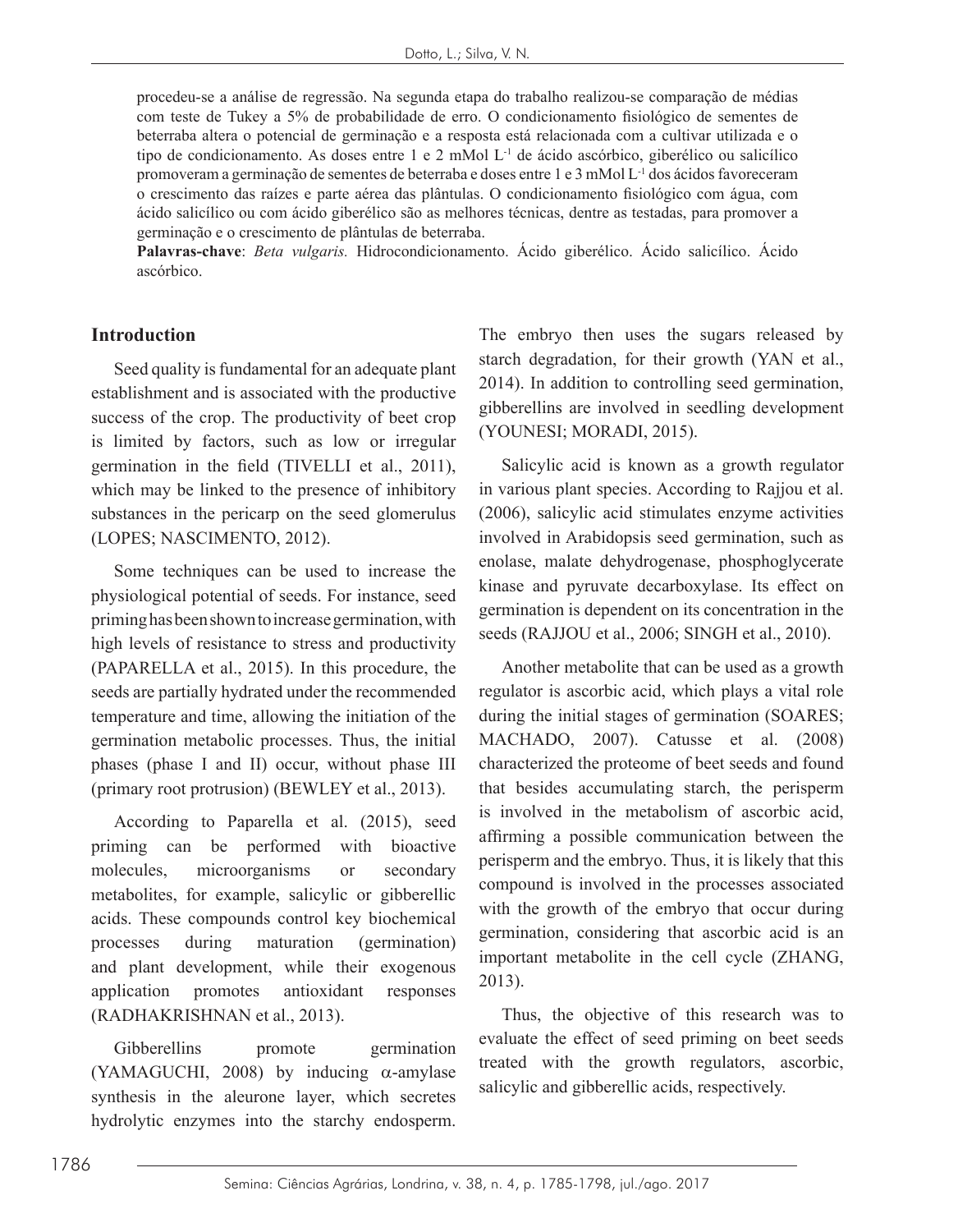#### **Material and Methods**

This study used *Beta vulgaris* L. seeds of cultivars Early Wonder, Maravilha and Itapuã, from the 2014 crop season. In Brazil, Early Wonder and Maravilha can be sowed throughout the year, whereas Itapuã is sowed between January−May and September−December in Southern Brazil, and all year round in other regions. The experiment was conducted in two stages.

#### *First step*

In this step, the seeds were characterized and the growth regulators and priming conditions were established, using a completely randomized design, with four replications per cultivar. Initial seed characterization consisted of water content and germination analyses, according to the Brazilian Rules for Seed Analysis (BRASIL, 2009). Moisture content was determined by oven drying 3 g of seeds per cultivar, at 105 ºC for 24 hours. Four replicates per cultivar were analyzed and the results were expressed as a percentage on a wet weight basis (BRASIL, 2009). The germination test was performed on four replicates of 50 seeds per treatment, which were uniformly distributed on two sheets of germination paper, in plastic boxes (11 x 11 x 3.5 cm) and covered with a second sheet. The paper was moistened with distilled water in an amount equivalent to 2.5 times the paper dry mass. The plastic boxes were covered with lids and placed in a germination chamber at 20 °C, where they remained for 14 days. Evaluations were performed at 4 and 14 days after initiating the test, thus, accounting for the normal seedlings, according to the Brazilian Rules for Seed Analysis (BRASIL, 2009).

Imbibition curves were established to determine the best duration (hours) for seed priming. Briefly, four replicates of 3 g of seeds per cultivar were weighed and then distributed on three sheets of germitest paper and covered with three more sheets on a metal screen, equipped with plastic boxes (11

x 11 x 3.5 cm) containing 40 ml of distilled water (control) or ascorbic or gibberellic or salicylic acids (separately for each treatment). The boxes were transferred to a biochemical oxygen demand chamber regulated at 20 °C, in which they remained until the primary root emerged. During this period, samples were removed and weighed on a precision scale (0.0001 g), at hourly intervals for up to 12 hours after initiating the test and at 3-hour intervals from 13 hours until the test concluded. The amount of water/solution absorbed by the seeds for each treatment was calculated by weight difference. The hydration curves were constructed and the appropriate period at which to interrupt the procedure was determined to investigate the effect of seed priming (FERREIRA et al., 2013).

In order to define the growth regulator treatments, initial tests were performed at 0, 1, 2 and 4 mM ascorbic acid (AHMAD et al., 2013), gibberellic acid (REZAIE et al., 2012) and salicylic acid (AHMAD et al., 2013), respectively.

The analyzed variables included germination, germination speed index, first germination count and seedling length.

The germination test was carried out using a method adapted from the Brazilian Rules for Seed Analysis (BRASIL, 2009), as previously described. The germination velocity index was performed according to Maguire (1963), which involved daily counts of the number of germinated seeds. The first germination count (4 days after initiating the test) and the seedling growth were used for vigor evaluation. Seedling growth was determined by measuring the seedling length (NAKAGAWA, 1999) of 20 seedlings per replicate, for each cultivar from the germination test, using a graded ruler. The results were expressed in centimeters (NAKAGAWA, 1999).

After the initial evaluations, analysis of variance was conducted and when the F test was significant, regression analysis was performed. The ideal dose of each growth regulator for the second stage of the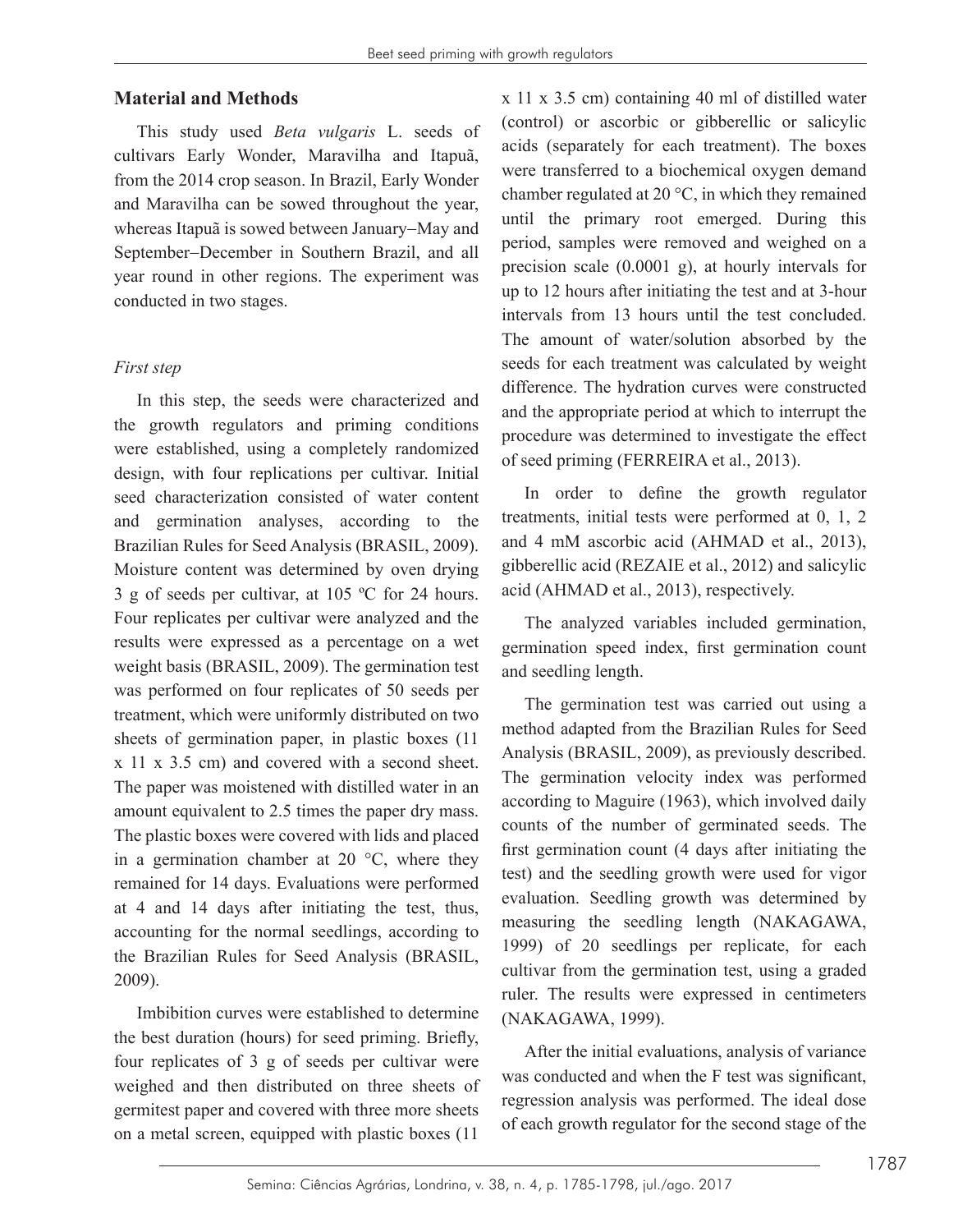research was determined by interpretation of these analyzes. When the results of the regression analysis were significant, graphs were constructed for representation and when there was no significance, tables were developed.

### *Second stage*

In the second stage, the treatments consisted of control (unprimed seed), hydropriming (seed conditioned only with water) and priming with ascorbic, salicylic and gibberellic acids, respectively, in a 3 x 5 (cultivars x types of seed priming) factorial scheme with four replicates. The germination and vigor tests were performed and the dry mass of the seedlings was determined.

After evaluating the length of the seedlings, they were identified and stored in paper bags, then oven-dried at 80 ºC for 24 hours (NAKAGAWA, 1999). The dry mass (weight) of the seedlings was expressed in grams.

The results were assessed by analysis of variance and the means were compared by Tukey's test  $(p<0.05)$ .

### **Results and Discussion**

The initial characterization of the seeds verified that Early Wonder, Itapuã and Maravilha cultivars had 8.4, 10.3 and 8.45% moisture contents, respectively, and corresponding germinations of 89, 93 and 91%. This information is essential for the development of the research because the humidity influences the duration of the germination phases, and therefore, the duration of the physiological conditioning treatment.

In the imbibition curves, treatments with ascorbic, salicylic and gibberellic acids, respectively, shortened the duration of germination phases I and II, compared to the hydroprimed seeds, for all cultivars (Figure 1). The water and growth regulator solutions altered the osmotic potential and concomitantly changed the seed/substrate water levels, altering the absorption rates. Thus, by reducing the duration of phases I and II, it is possible to increase the speed of germination. According to Nonogaki et al. (2010), germination occurs in three phases, beginning with a rapid water absorption by the seed (phase I), until all matrices and cellular contents are completely hydrated. This step is followed by a period of limited water absorption (phase II). The increase in water uptake associated with phase III is initially brief, followed by a large increase in the imbibition of growing cells and radicle and the subsequent remaining seedling development, with an increase in mitotic divisions and cell expansion.

The physiological seed priming with 1.96 mM ascorbic acid increased the germination percentage (Figure 2A) of Maravilha beet seeds. The cultivars Early Wonder and Itapuã could not be differentiated, except at 2 mM ascorbic acid, with Itapuã showing a relatively greater germination (Table 1). Ascorbic acid is involved in the regulation of cell elongation and progression through the cell cycle (GALLIE, 2013), which are important processes during germination. Goel et al. (2003) verified that water and ascorbic acid priming promoted germination of artificially aged cotton seeds, with a concomitant reduction in lipid peroxidation and partial restoration of the activity of antioxidant enzymes (catalase, superoxide dismutase, peroxidase and glutathione reductase). These antioxidant enzymes have also been found in dry pea seeds (WOJTYLA et al., 2006) and are believed to be not only involved in removal of free radicals generated during imbibition but possibly part of an antioxidant system in seeds that contributes to the repair and protection of biomolecules during germination (NONOGAKI et al., 2010).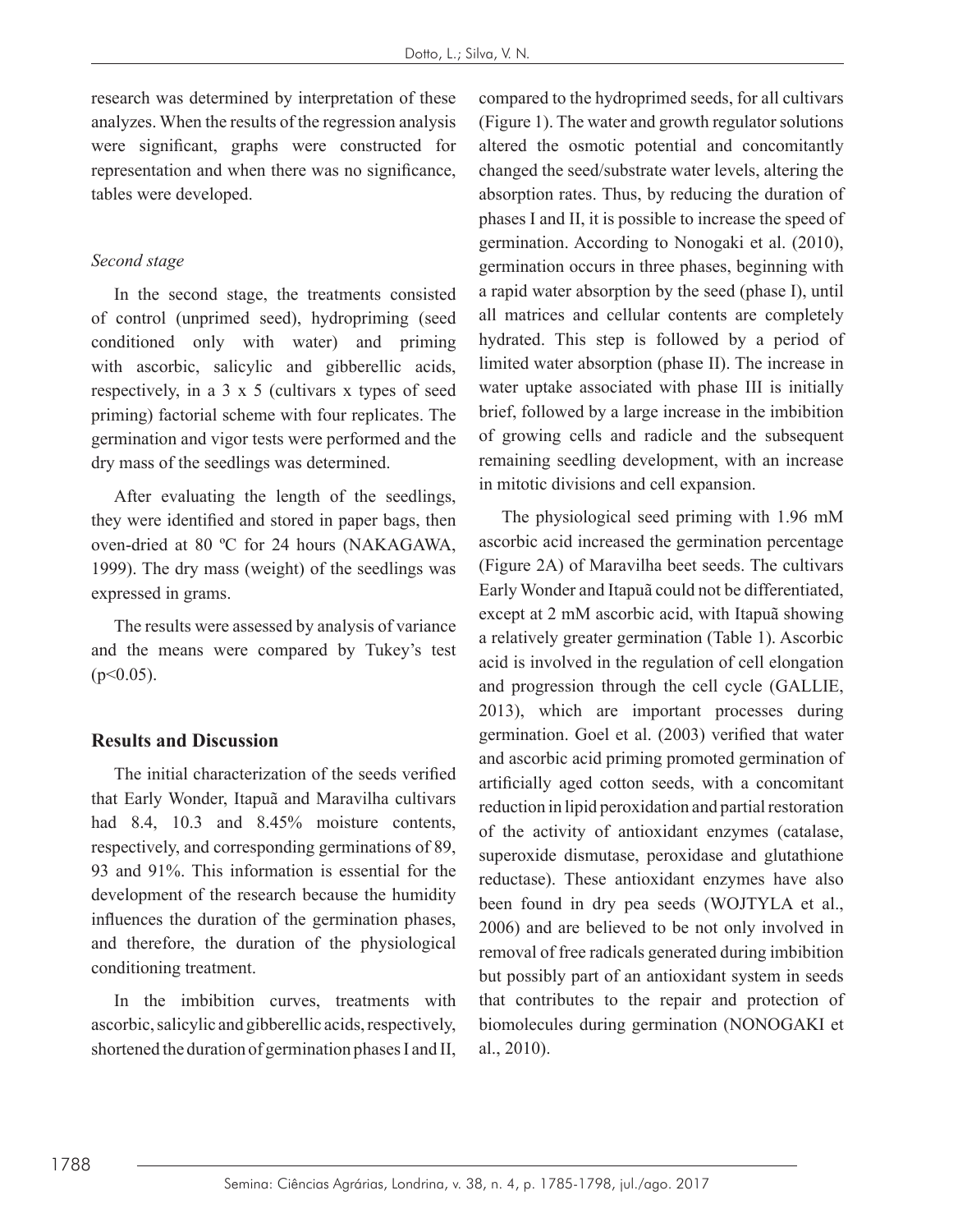Figure 1. Imbibition curves of beet seeds, Maravilha ( $\circ$ ), Itapuã ( $\bullet$ ) and Early Wonder ( $\Box$ ) subjected to hydropriming (A), priming with ascorbic acid (B), gibberellic acid (C) and salicylic acid (D). **higure 1.** Implicatives of beet seeds, matavima  $(\vee)$ , happa  $(\vee)$  and early women  $(\perp)$  subjected (A), given with ascorbic acid (D). The salid (C) and salice licensid (D).



on *Secale montanum* seeds and found the highest Maravilha and Early Wonder showed a maximum germination speed at 2.08 and 3.13 mM ascorbic acid, respectively (Figure 2B). In contrast, Ansari et al. (2013) studied the effect of hormonal priming vigor index and germination speed occurred at 75 ppm (0.4 mM) ascorbic acid.

the responsible for any process, favoring a setter period (WOJTYLA et al., 2016). Ascorbic acid may have a direct positive influence on the process that redirects available responsible for this process, favoring a better performance (BURGUERESE et al., 2007). Cheng

 $\frac{1}{2}$  and  $\frac{1}{2}$  and  $\frac{1}{2}$  and  $\frac{1}{2}$  and  $\frac{1}{2}$  and  $\frac{1}{2}$  and  $\frac{1}{2}$  mm associated at  $\frac{1}{2}$  mm associated at  $\frac{1}{2}$  and  $\frac{1}{2}$  and  $\frac{1}{2}$  and  $\frac{1}{2}$  and  $\frac{1}{2}$  and  $\frac{1}{2}$  and acid, respectively (Figure 2B). In contrast, Ansari reactive oxygen species and hormones during et al. (2013) studied the effect of hormonal priming germination in Arabidopsis. Ascorbate peroxidases As the may germanized speed coefficient in the contract process that reduce hydrogen peroxide to water (MITTLER et al. Assorbic, acid may have a direct positive  $al$ , 2004). Hydrogen peroxide levels in germinating influence on the process that redirects available seeds and seedlings can be stimulated via seed reserve substances for embryo germination because permination in simple included has been shown to be it tends to stimulate the production of enzymes a valuable don for includes given quality and subsisted quality and subsisted quality of the past priming communition. et al. (2014) verified that the enzyme ascorbate peroxidase-6 regulates the cross-talk between comprise a small family of nine enzymes in Arabidopsis that use ascorbic acid as a substrate to priming; This simple method has been shown to be a valuable tool for increasing seed quality and stress tolerance during the post-priming germination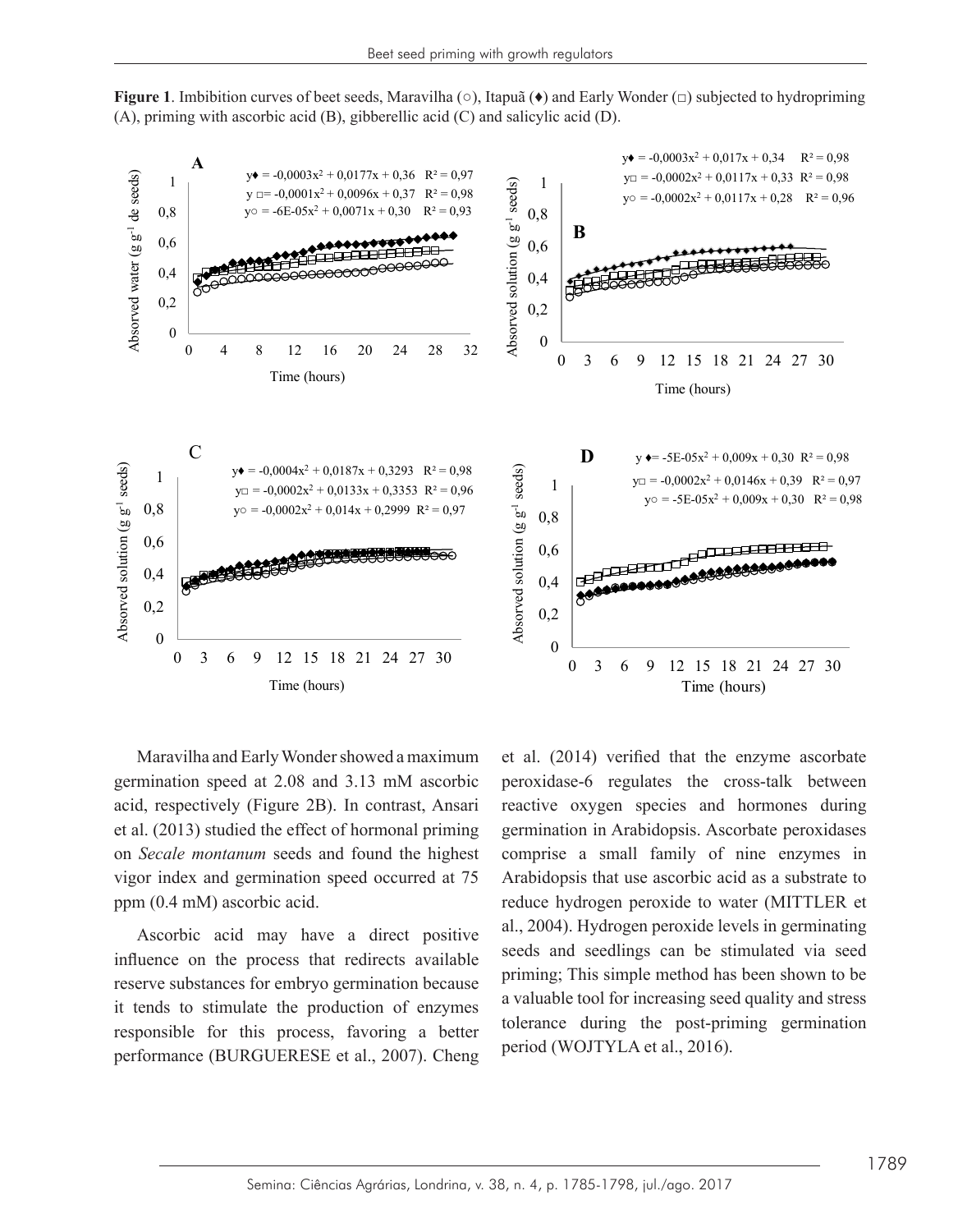

**Figure 2.** Germination (A), germination speed index (B), seedling root length (C) and shoots (D) of beet seeds, cultivars Maravilha (◊), Early wonder (●) and Itapua (□), primed with different doses of Ascorbic acid.

of Early Wonder. However, there was no difference for cereal endosperm. 2B), however, for the other cultivars there was no significance in the regression analysis, and the mean  $\frac{m}{\text{the}}$  first, germination, count, for cultivar. Itan values indicated the low performance of Maravilha  $v_{\text{there}}$  were better results at 1 mM (Figure 3) Physiological priming with 1 mM gibberellic acid, increased the seed germination (Figure 2A) between the treatments tested for Itapuã and Maravilha (Table 3). The germination speed of Itapuã was highest at 1.12 mM ascorbic acid (Figure at 2 mM ascorbic acid (Table 2).

Gibberellins have a key role in seed germination, stimulates the activities of enzymes involved overcoming dormancy and controlling the hydrolysis Arabidopsis seed germination, such as mal of reserves by inducing  $\alpha$ -amylase synthesis, the dehydron. enzyme responsible for starch hydrolysis. Catusse et al. (2012) observed accumulation of α-amylase in the perisperm extracted from intact whole seeds, but not from the isolated perisperm, suggesting that the embryo participates in the accumulation of this starch mobilization enzyme during germination.

he seed germination (Figure 2A) beet seeds appear to be similar to those documented Thus, the mechanisms that occur in the perisperm of for cereal endosperm.

 $T_{\text{S}}$  and  $T_{\text{S}}$  m ascorbing at  $T_{\text{S}}$  m seed priming with salicylic acid, germination  $\frac{1}{2}$  in the regression and the regression and the regression and the mean values in Early Wonder was highest at the 4 mM dose  $\epsilon$  and ascorbic acid (1able 2). According to Rajjou et al. (2006), salicylic acid (Figure 3A). For Maravilha and Itapuã cultivars, there were no significant results (Table 3). In the first germination count for cultivar Itapuã, there were better results at 1 mM (Figure 3B). stimulates the activities of enzymes involved in Arabidopsis seed germination, such as malate dehydrogenase. Cytosolic levels and the activity of malate dehydrogenase are high in seeds of some species during the initial stage of germination (WEITBRECHT et al., 2011). This enzyme participates in the Krebs cycle, also called the citric acid cycle or tricarboxylic cycle and the glyoxylate cycle.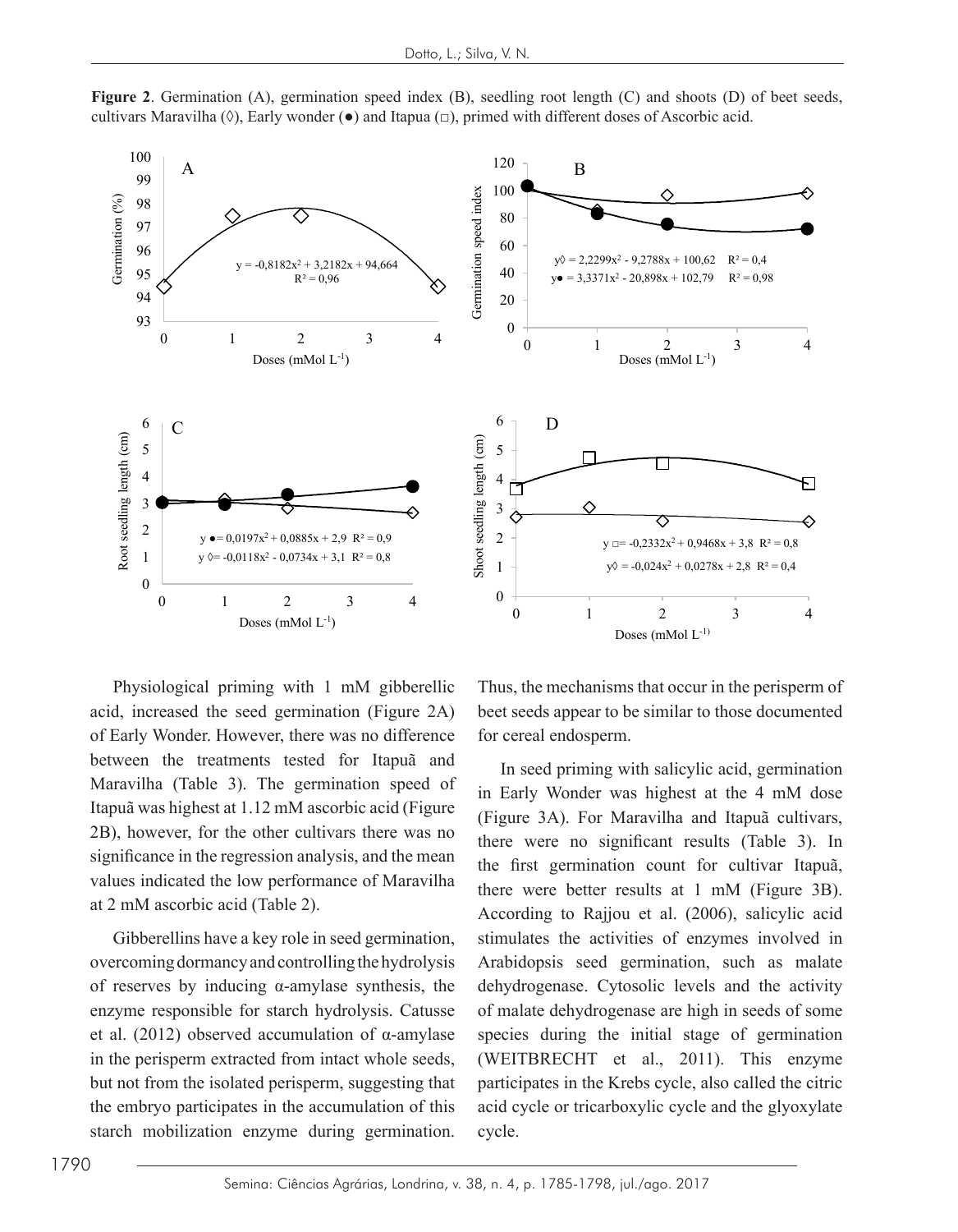|              | Doses (mMol L <sup>-1</sup> ) |              |                    |                |  |  |  |  |
|--------------|-------------------------------|--------------|--------------------|----------------|--|--|--|--|
| Cultivar     |                               |              |                    |                |  |  |  |  |
|              | $\boldsymbol{0}$              | $\mathbf{1}$ | $\overline{2}$     | $\overline{4}$ |  |  |  |  |
|              | G(%)                          |              |                    |                |  |  |  |  |
| Early Wonder | 97,5 aA*                      | 99,0 aA      | 94,5 bA            | 99,0 aA        |  |  |  |  |
| Itapuã       | 97,5 aA                       | 97,5 aA      | 97,5 aA            | 99,5 aA        |  |  |  |  |
| CV(%)        | 2,65                          |              |                    |                |  |  |  |  |
|              | FCG $(\% )$                   |              |                    |                |  |  |  |  |
| Early Wonder | 76,0 aBC                      | 95,0 aA      | 89,5 aAB           | 72,0 bC        |  |  |  |  |
| Itapuã       | 85,3 aA                       | 89,0 abA     | 86,0 aA            | 96,0 aA        |  |  |  |  |
| Maravilha    | 86,7 aAB                      | 79,3 bB      | 96,0 aA            | 89,3 aAB       |  |  |  |  |
| CV(%)        |                               | 9,9          |                    |                |  |  |  |  |
|              |                               | <b>GSI</b>   |                    |                |  |  |  |  |
| Itapuã       | 92,5 A                        | 85,8A        | 75,8 A             | 91,3A          |  |  |  |  |
| CV(%)        |                               | 10,7         |                    |                |  |  |  |  |
|              | $SL$ (cm)                     |              |                    |                |  |  |  |  |
| Early Wonder | 2,7B                          | 3,7A         | 2,7B               | 2,6B           |  |  |  |  |
| $CV($ % $)$  |                               | 11,2         |                    |                |  |  |  |  |
|              |                               | $RL$ (cm)    |                    |                |  |  |  |  |
| Itapuã       | 5,6A                          | 3,2B         | 3,3B               | 5,2A           |  |  |  |  |
| CV(%)        | 9.8                           |              |                    |                |  |  |  |  |
|              | Gibberellic acid              |              |                    |                |  |  |  |  |
|              | $\boldsymbol{0}$              | $\mathbf{1}$ | $\mathfrak{2}$     | $\overline{4}$ |  |  |  |  |
|              |                               | VG           |                    |                |  |  |  |  |
| Early Wonder | 82,4 bA                       | 86,6 aA      | 93,9 aA            | 87,5 aA        |  |  |  |  |
| Maravilha    | 94,7 aA                       | 86,6 aA      | 67,8 bB<br>94,9 aA |                |  |  |  |  |
| CV(%)        | 7,67                          |              |                    |                |  |  |  |  |
|              |                               | G(%)         |                    |                |  |  |  |  |
| Itapuã       | 99,5                          | 99,0         | 96,5               | 99,5           |  |  |  |  |
| Maravilha    | 98,0                          | 97,0         | 98,0               | 97,0           |  |  |  |  |
| CV(%)        | 2,17                          |              |                    |                |  |  |  |  |
|              |                               | FCG $(\% )$  |                    |                |  |  |  |  |
| Itapuã       | 74,8                          | 71,1         | 74,1               | 71,6           |  |  |  |  |
| Maravilha    | 68,7                          | 68,2         | 67,8               | 70,8           |  |  |  |  |
| CV(%)        | 5,46                          |              |                    |                |  |  |  |  |
|              |                               |              | $SL$ (cm)          |                |  |  |  |  |
| Itapuã       | 4,9B                          | $2,6$ D      | 3,8 C              | 5,5A           |  |  |  |  |
| CV(%)        |                               |              | 3,33               |                |  |  |  |  |
|              |                               |              | $RL$ (cm)          |                |  |  |  |  |
| Maravilha    | 4,0 B                         | 3,8B         | 5,1A               | 3,9B           |  |  |  |  |
| CV(%)        |                               |              | 3,65               |                |  |  |  |  |

**Table 1**. Averages of germination (G), first count of germination (FCG), germination speed index (GSI), seedling root (RL) and shoot (SL) length of beet obtained from seeds primed with different doses of Ascorbic and gibberellic acid.

\* Means followed by the same capital letter in the row and lowercase in the column do not differ by Tukey's test (p <0.05).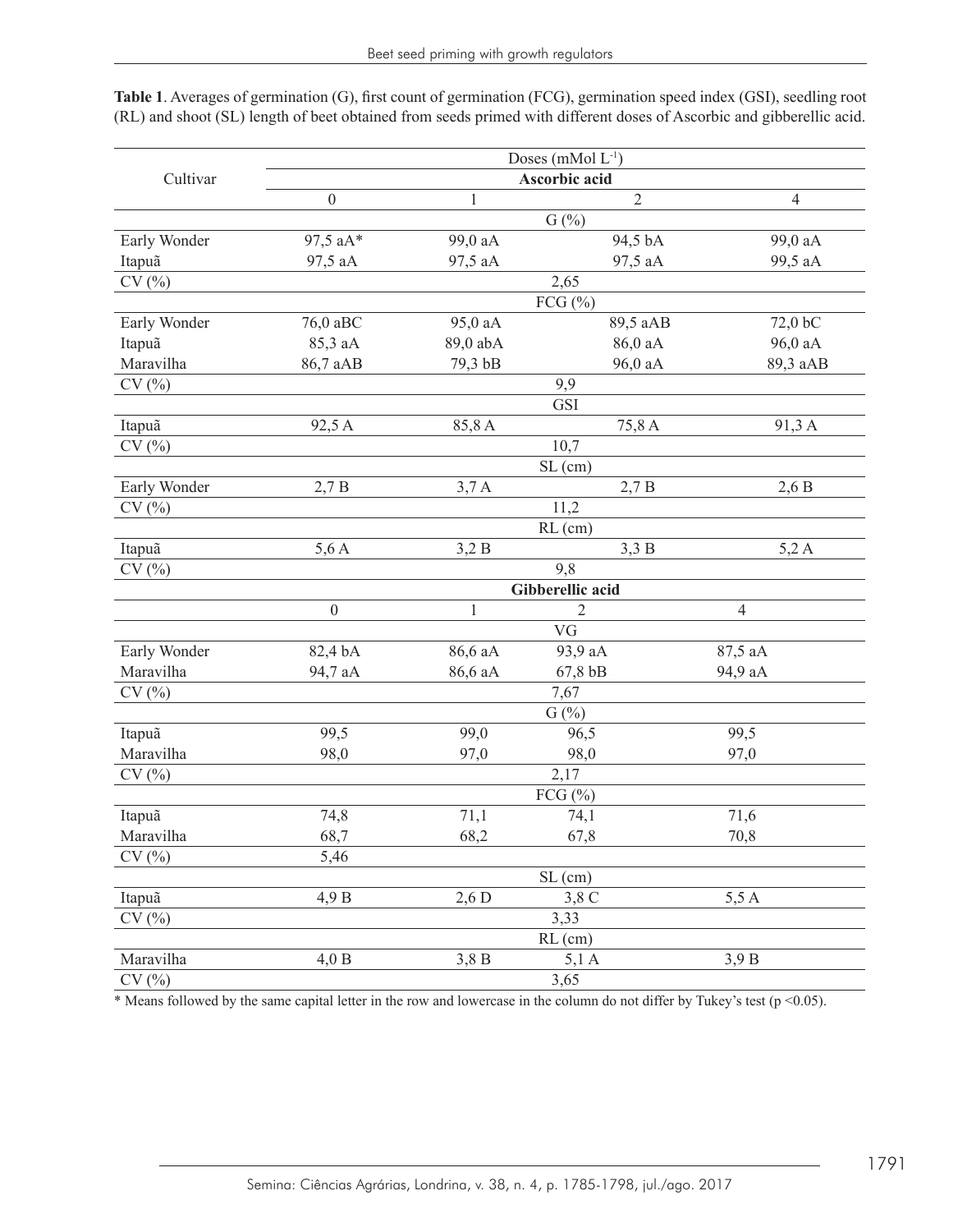| Cultivar     | Doses (mMol $L^{-1}$ ) |                |                |                |  |  |  |
|--------------|------------------------|----------------|----------------|----------------|--|--|--|
|              | $\mathbf{0}$           |                | $\overline{2}$ | $\overline{4}$ |  |  |  |
|              | FCG $(\%)$             |                |                |                |  |  |  |
| Early Wonder | $11,1 B*$              | 11,3B<br>13,5A |                | 11,4B          |  |  |  |
| Maravilha    | 80 A                   | 66 B           | 80 A           | 75 A           |  |  |  |
| CV(%)        | 1,9                    |                |                |                |  |  |  |
|              | $G(\%)$                |                |                |                |  |  |  |
| Itapuã       | 98,2                   | 99,0           | 89,0           | 96,5           |  |  |  |
| Maravilha    | 97,0                   | 97,0           | 94,7           | 92,5           |  |  |  |
| CV(%)        | 3,9                    |                |                |                |  |  |  |
|              | $RL$ (cm)              |                |                |                |  |  |  |
| Early Wonder | 2,9                    | 3,4            | 2,8            | 2,0            |  |  |  |
| CV(%)        | 3,0                    |                |                |                |  |  |  |
|              | $SL$ (cm)              |                |                |                |  |  |  |
| Itapuã       | 4,3                    | 3,6            | 4,5            | 4,3            |  |  |  |
| CV(%)        | 3,5                    |                |                |                |  |  |  |

Table 2. Average of first count of germination (FCG), germination (G), seedling root (CR) and shoot length (SL) of beet obtained from seeds primed with different doses of salicylic acid.

\*Means followed by the same capital letter in the row do not differ by Tukey's test ( $p \le 0.05$ ).  $\frac{M}{\sigma}$  is followed by the same capital letter in the row do not differ by Tukey's test  $(p \sim 0.05)$ .

**Figure 3**. Germination (A), germination speed index (B), seedling root (C) and shoot (D) length of beet seeds, cultivars<br>Magazilla (A), Ferly was dee (a) and Itama (a) minual with different dates of eitherallis acid Maravilha (◊), Early wonder (●) and Itapua (□), primed with different doses of gibberellic acid.

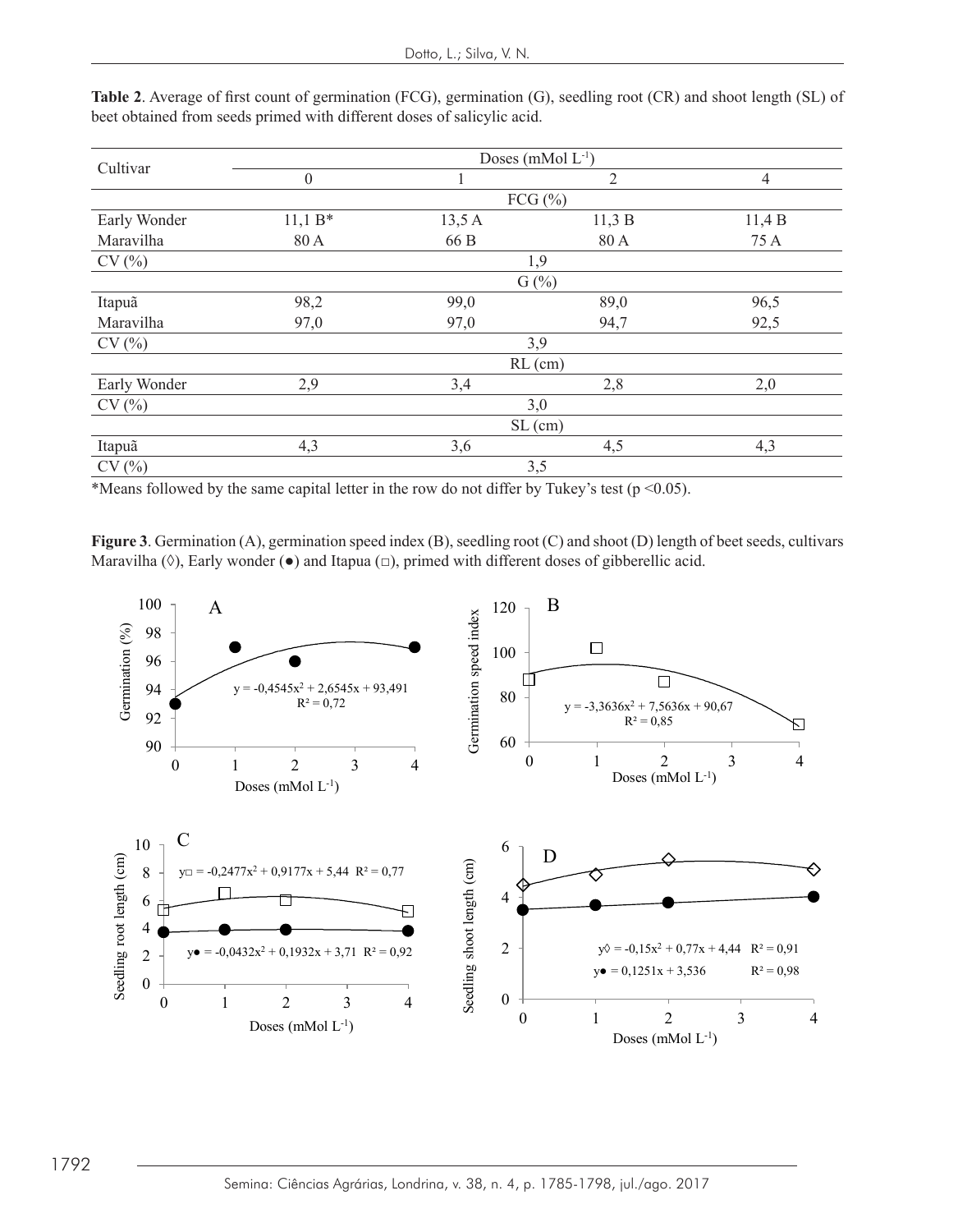|              | Treatment            |            |                  |            |                        |  |  |
|--------------|----------------------|------------|------------------|------------|------------------------|--|--|
| Cultivar     | $UP**$               | HP         | ASP              | GA3P       | AscP                   |  |  |
|              |                      |            | FCG $(\% )$      |            |                        |  |  |
| Early Wonder | 97,7 aA*             | 61,7 cD    | 79,5 cB          | 49,0 cE    | 69,0 cC                |  |  |
| Itapuã       | 76,7 cC              | 69,0 bD    | 96,7 aA          | 83,7 bB    | 77,5 bC                |  |  |
| Maravilha    | 89,2 bB              | 95,2 aA    | 83,2 bC          | 95,0 aA    | 83,2 aC                |  |  |
| CV(%)        | 1,35                 |            |                  |            |                        |  |  |
|              | VG                   |            |                  |            |                        |  |  |
| Early Wonder | 88,5 bB              | 66,1 bD    | 91,4 aA          | 49,7 bE    | 70,7 cC                |  |  |
| Itapuã       | 76,6 cB              | 65,2 bC    | 93,4 aA          | 93,6 aA    | 75,2 bB                |  |  |
| Maravilha    | 98,6 aA              | 98,5 aA    | 79,8 bC          | 91,5 aB    | 93,1 aB                |  |  |
| CV(%)        | 1,66                 |            |                  |            |                        |  |  |
|              | $G(\sqrt[6]{\circ})$ |            |                  |            |                        |  |  |
| Early Wonder | 100 aA               | 92,5 bC    | 92,7 bC          | 76,5 bD    | 96,5 bB                |  |  |
| Itapuã       | 94,2 bB              | 87,0 cC    | 100 aA           | 99,7 aA    | 100 aA                 |  |  |
| Maravilha    | 98,7 aA              | 100 aA     | 98,7 aA          | 100 aA     | 97,0 bB                |  |  |
| CV(%)        | 0,81                 |            |                  |            |                        |  |  |
|              | SL (cm)              |            |                  |            |                        |  |  |
| Early Wonder | $3,6$ aB*            | 2,8 Bd     | $2.9 \text{ cC}$ | $2,9$ bCD  | $4,6$ aA               |  |  |
| Itapuã       | $2,4$ cD             | $2,7$ bBC  | $3,7$ aA         | $2,6$ cC   | $7,8$ cB               |  |  |
| Maravilha    | $3,1$ bBC            | $4,1$ aA   | $3,2$ bB         | $4,2$ aA   | $3,0$ <sub>b</sub> $C$ |  |  |
| CV(%)        | 2,08                 |            |                  |            |                        |  |  |
|              | $RL$ (cm)            |            |                  |            |                        |  |  |
| Early Wonder | $6,0$ aA             | $3,2$ bC   | $2,0$ cD         | $2,1$ cD   | $5,6$ aB               |  |  |
| Itapuã       | $3,2$ bB             | 1.9cD      | $5,3$ aA         | $2,8$ bC   | $3,0$ bB               |  |  |
| Maravilha    | $2,4$ cD             | $6,2$ aB   | $2,9$ bC         | $6,9$ aA   | 2,6cD                  |  |  |
| CV(%)        | 3,01                 |            |                  |            |                        |  |  |
|              |                      |            | SDM(g)           |            |                        |  |  |
| Early Wonder | 1,1963 bD*           | 1,5250 bB  | 0,9063 cE        | 1,6213 aA  | 1,3575 aC              |  |  |
| Itapuã       | 1,4125 aA            | 1,3475 cAB | 1,2988 aB        | 1,0775 cC  | 1,0425 cC              |  |  |
| Maravilha    | 1,3588 aB            | 1,6650 aA  | 1,1563 bC        | 1,3100 bB  | 1,1163 bC              |  |  |
| CV(%)        |                      |            | 2,8              |            |                        |  |  |
|              |                      |            | RDM(g)           |            |                        |  |  |
| Early Wonder | 0,5424 aA            | 0,4325 bB  | 0,3063 cD        | 0,3413 cC  | 0,5263 aA              |  |  |
| Itapuã       | 0,4713 bB            | 0,3863 cC  | 0,5663 aA        | 0,3763 bCD | 0,3575 bD              |  |  |
| Maravilha    | 0,2175 cD            | 0,5263 aA  | 0,4638 bB        | 0,5513 aA  | 0,3550 bC              |  |  |
| CV(%)        |                      |            | 3,13             |            |                        |  |  |

**Table 3**. Average of first count germination (FCG), germination speed index (SGI), germination (G), seedling shoot (CPA) and root length (CR), seedling shoot (SDM) and root (RDM) dry mass of beet.

\*\* Means followed by the same capital letter in the row and lowercase in the column do not differ by Tukey's test (p <0.05). \*\* Unprimed seed (UP), hydropriming (HP), priming with salicylic acid (ASP), gibberellic acid (GA3P) and ascorbic acid (ASCP).

In terms of the seedlings growth, seedling root lengths were highest (Figure 2C) at 2.24 and 3.11 mM ascorbic acid for the cultivars Early Wonder and Maravilha, respectively. However, regression analysis did not present significance for the cultivar Itapuã (Table 1). Seed reserves and their adequate mobilization are responsible for the initial seedling growth, during a relatively short period after emergence (OLIVEIRA et al., 2012). Ascorbic acid is involved in several cellular processes, such as regulating the transition from the G1 to S phase in the cell cycle (SMIRNOFF, 1996), a process directly related to root growth. Root treatments with exogenous application of ascorbic acid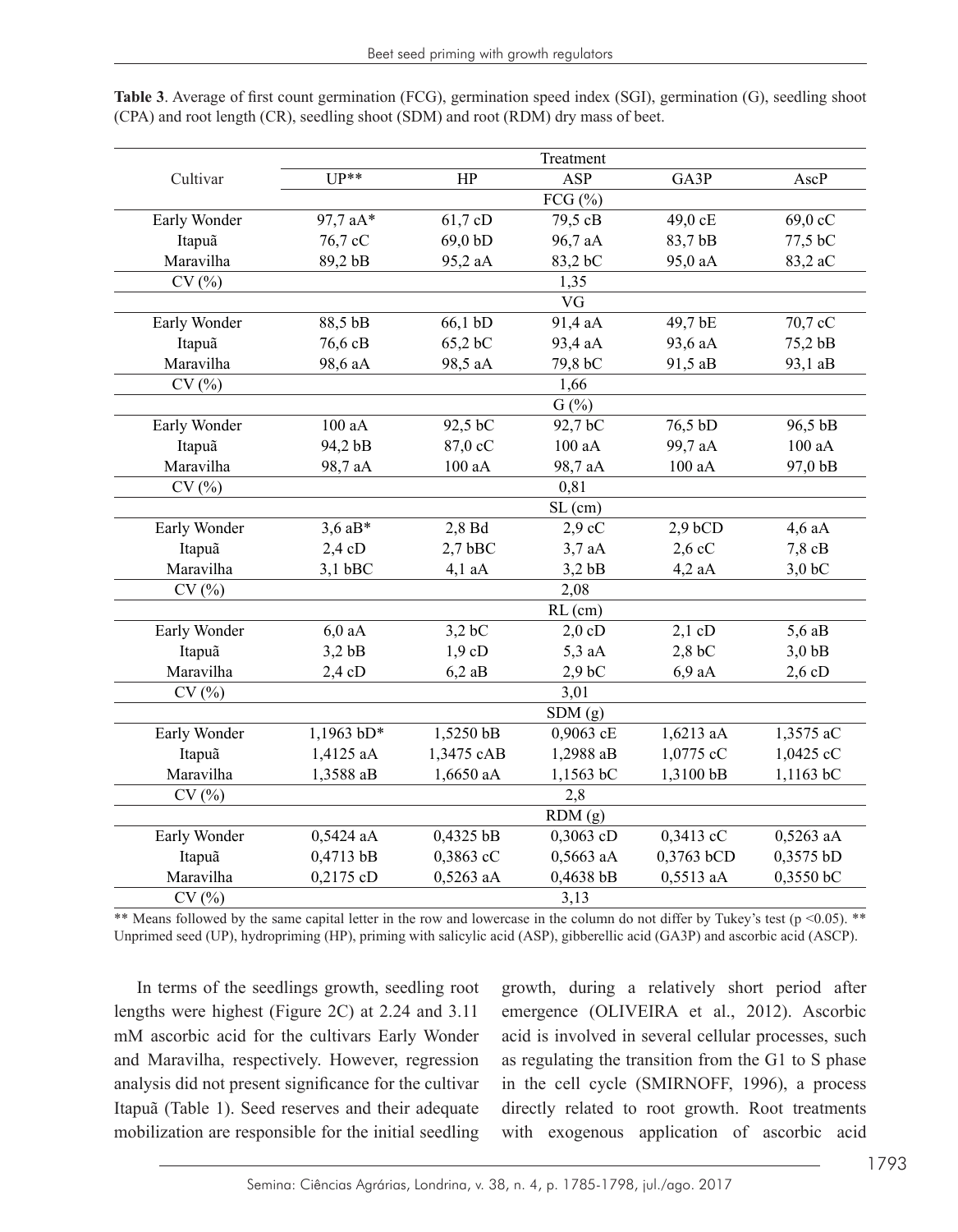increase the elongation under water stress, which can be attributed to the increased production of nonenzymatic antioxidants that suppress the toxicity of reactive oxygen species and act to regulate the the endosperm starch, these processes accelerate expression of genes associated with degradation of by gibberellic acid (WANG et al., 2016). cell wall proteins, thereby controlling cell expansion (XU et al., 2015).  $\frac{C_{\text{C}}}{C_{\text{C}}}\left(1 - \frac{1}{2} \cos \theta\right)$  conversely, in salicylic acid priming, the root

Seed priming with gibberellic acid improved root growth at 1.82, 2.23 and 2 mM for cultivars Itapuã, Early Wonder (Figure 2C) and Maravilha at 1.66, 3.0 and 2.25 mM for E (Table 1), respectively. The seedling length of Maravilha was lowest at a dose of 2.6 mM (Figure salicylic acid significantly influences the percentage 3D) and there was no benefit of the treatments for cultivar Itapuã (Table 1). According to Gupta and Chakrabarty (2013), gibberellic acid may influence 2015) and also increases the germination, grow cell elongation. Wheat seeds treated with exogenous and establishment of wheat plants under fie application of gibberellic acid increase the rate conditions ( 3D) and there was no benefit of the treatments for and speed of germination, root length and the vigor the nuclei of a nuclei of alexandation changes, with degradation of all changes of all changes of and later than later than later than later than later than later than later than later than later than later than later than

of degradation in the amyloplasts and the nuclei of aleurone cells show structural changes, with tic antioxidants that suppress the toxicity degradation occurring more slowly and later than the endosperm starch, these processes accelerated by gibberellic acid (WANG et al., 2016).

(AO et al., 2015). length (Figure 4C) was greatest at 1.6 and 1.07 mM, for Early Wonder and Itapuã cultivars, respectively (Figure 4D). In addition, seedling length was highest at 1.66, 3.0 and 2.25 mM for Early Wonder, Itapuã 1), respectively. The seedling length of and Maravilha, respectively. The concentration of salicylic acid significantly influences the percentage index of maize seedlings (SALLAM; IBRAHIM, 2015) and also increases the germination, growth and establishment of wheat plants under field conditions (MAGHOSOUDI; ARVIN, 2010).

Figure 4. Germination (A), first count of germination (B), seedling root (C) and shoot length of beet seeds, cultivars Maravilha ( $\blacktriangle$ ), Early wonder ( $\blacktriangleright$ ) and Itapua ( $\Box$ ), primed with different doses of salicylic acid.

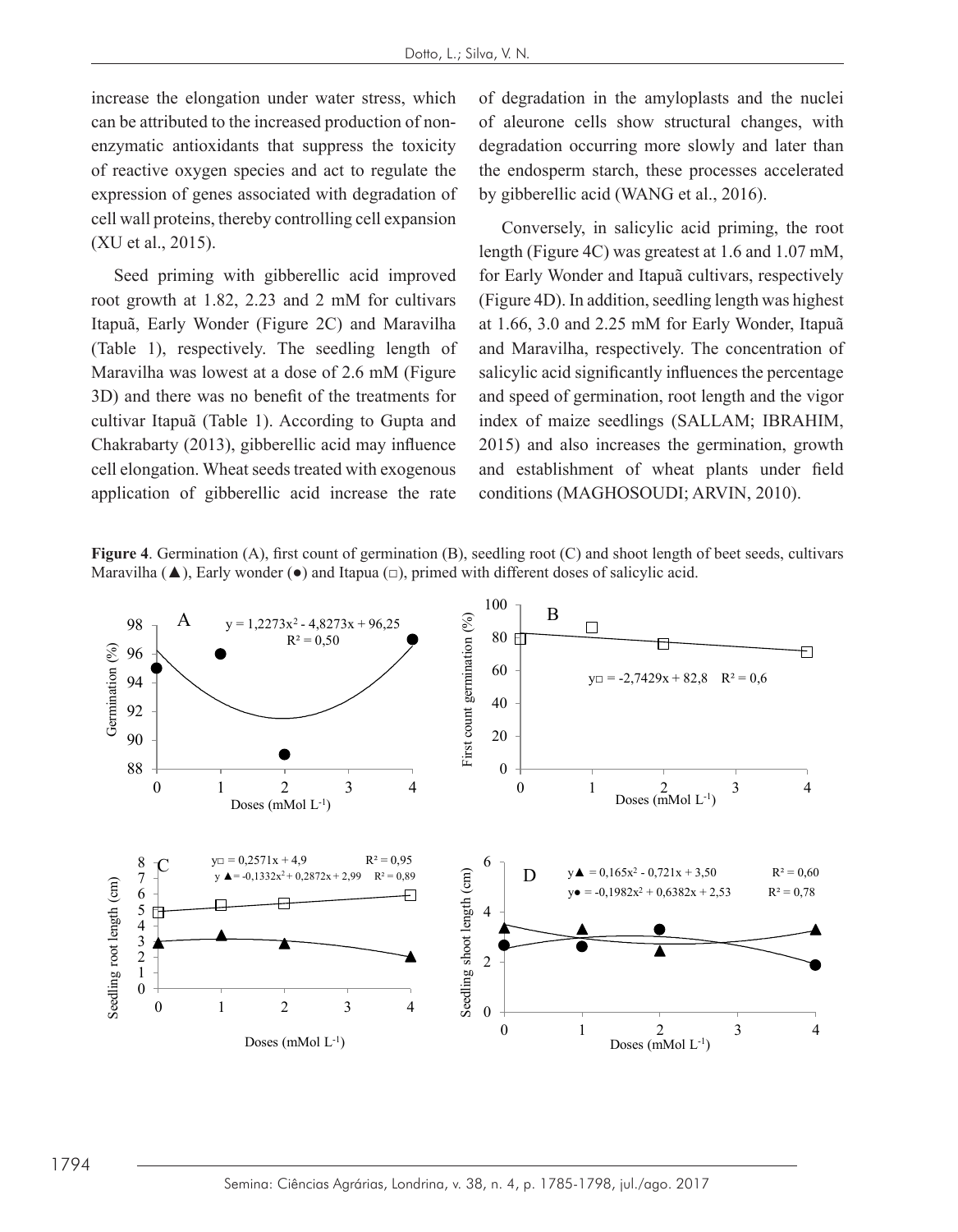In the second stage of the research, differences between priming procedures were verified. There was a significant interaction between the priming method and cultivar at the first germination count (Table 3). Priming Itapuã with salicylic and gibberellic acids, respectively, and hydropriming Maravilha, propitiated a higher percentage of germination in the first count of the test (Table 3). This rapid germination can be beneficial because it reduces the time for seedlings emergence and consequently of the plants, which, for vegetable producers, is useful for optimizing the process of seedling establishment in the field. In the Early Wonder cultivar, however, there were no benefits of conditioning. However, it already had 97.7% germination (control-unconditioned).

The seed pre-hydration to advance of germination metabolism followed by the dehydration, before sowing, allowed development of the priming technique, a method that modifies the germination process to increase the performance of seeds in agriculture (BEWLEY et al., 2013). Dias et al. (2009) found that beet seeds exposed to osmotic conditioning in water for 16 h, followed by fungicide treatment (0.004% Metalaxyl) had the most positive influence in the germination test and on the establishment of seedlings in soil, among the treatments studied.

The germination speed index was increased in Early Wonder and Itapuã cultivars. The most effective methods were the conditioning with salicylic and gibberellic acids, respectively, for the Itapuã cultivar but only with salicylic acid for Early Wonder (Table 3).

Increasing the germination speed can facilitate the establishment of plants in the field, thereby helping to attain the adequate plant stand and reducing costs to the producer. The less time spent producing the seedlings, the lower the costs associated with irrigation and inputs. For direct sowing in the field, the ability to minimize the germination time is an important factor that favors the competitiveness of

the crops over the weeds (ROMAN et al., 1999). In beet culture, the best method of weed control is to offer an advantage to the plants because all the aspects that favorably influence the speed of growth of the crop are of fundamental importance for the minimization of the period of interference (GUERRA et al., 2016; VELINI, 1997).

Regarding the final germination percentage, a greater effect of priming for cultivar Itapuã was observed, obtaining 100% with salicylic and ascorbic acids, respectively (Table 3), a situation desired by any horticulture producer. According to McCue et al. (2000), exogenous application of plant regulators and nutrients to the seeds can cause an increase or modification in plant growth and development.

The highest seedling lengths were observed with ascorbic acid treatment of Early Wonder and Itapuã cultivars and for hydropriming and gibberellic acid for Maravilha (Table 3). Root growth was favored by salicylic acid priming treatments of Itapuã cultivar and hydroconditioning and gibberellic acid conditioning of Maravilha cultivar (Table 3).

For *Solanum lycocarpum* seeds, hydropriming probably stimulated synthesis and action of hydrolases, such as endo-β-mannanase, which is involved in the initiation of the germination metabolism in the species, causing weakening and degradation of the endosperm, determining the ability to overcome dormancy and anticipating radicle protrusion (PINTO et al., 2007).

Regarding the accumulation of dry mass, a positive effect of priming with gibberellic acid was observed for the shoots of cultivar Early Wonder. For the dry mass of the seedling roots, priming with ascorbic acid was effective for the cultivar Itapuã, while hydropriming and gibberellic acid were valuable for Maravilha (Table 3).

Distinct responses to physiological priming between two sunflower (*Helianthus annuus* L.) cultivars were observed by El-Saidy et al. (2011), evaluating the effect of seed priming using various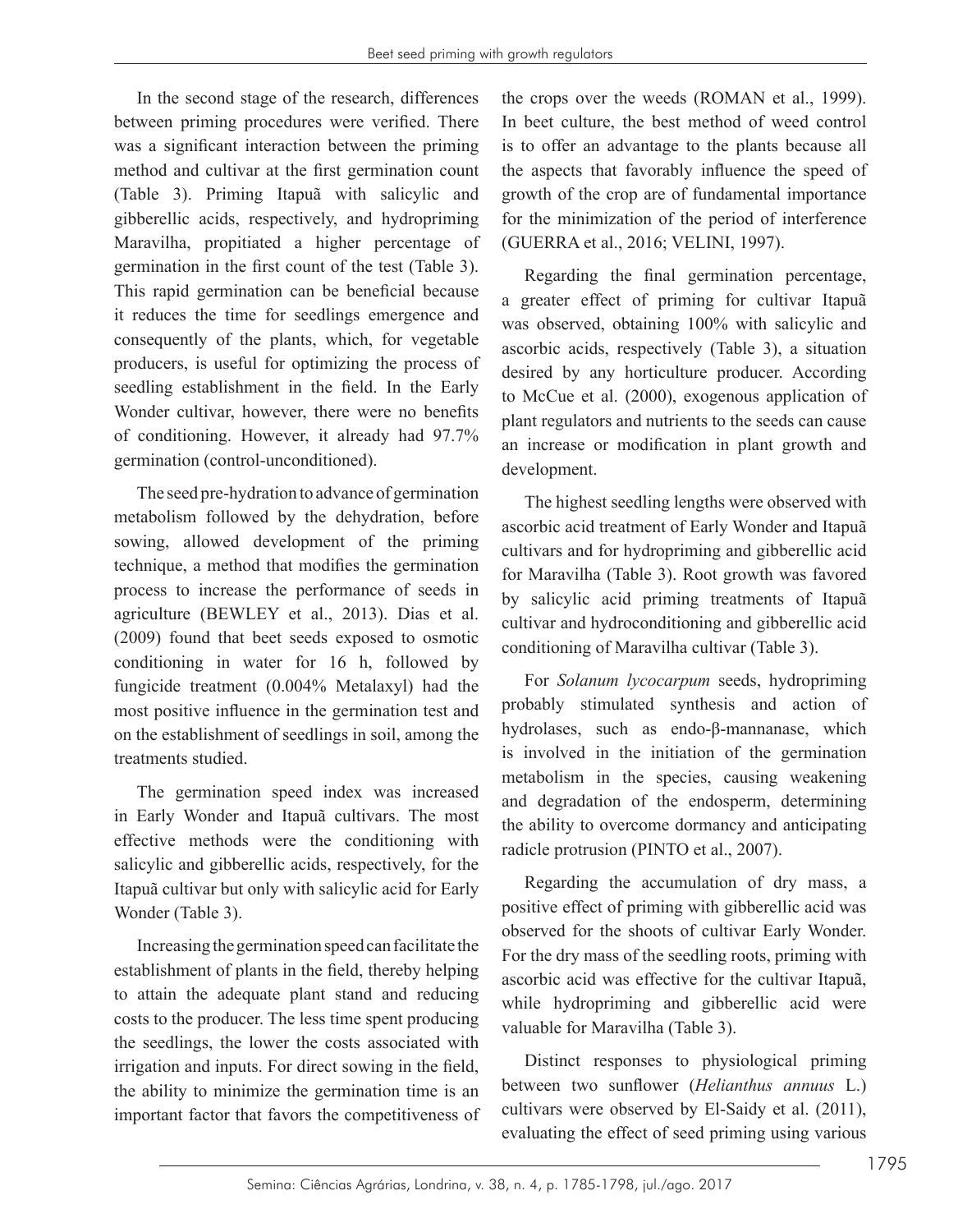priming agents and their concentrations and comparing hydropriming to unprimed seed. The author stated that responses to priming are linked to genetic potential of the cultivar, which leads to differences in the speed of the pre-germinative metabolic activities, from the beginning of the imbibition until the moment of root protrusion.

Seed priming is an important technique for promoting or facilitating the process of establishment of plants. Considering all the results obtained in this research, it can be considered that physiological priming of beet seeds alters the potential of germination and seed vigor. Furthermore, the cultivar of the beet influences the conditioning response.

At 1−2 mM ascorbic, gibberellic or salicylic acids, respectively, germination (speed and final percentage) of beet seeds is promoted, whereas at 1−3 mM, the roots and shoot growth of beet seedlings is promoted. In general, physiological priming with water or salicylic or gibberellic acids, respectively, are the best techniques, among those tested, to promote the germination and growth of beet seedlings.

#### **Conclusions**

The physiological priming of beet seeds alters seed germination and vigor potential and the response varies according to the cultivar used and the type of conditioning adopted.

Germination of beet seeds is promoted at 1−2 mM ascorbic, gibberellic or salicylic acids, respectively, while at 1−3 mM, the growth of roots and shoot of beet seedlings are promoted.

Physiological priming with water or salicylic or gibberellic acids, respectively, are efficient to promote seed germination and growth of beet seedlings.

#### **References**

AHMAD, I.; BASRA, S. M. A.; AFZAL, I.; FAROOQ, M.; WAHID, A. Growth improvement in spring maize through exogenous application of ascorbic acid, salicylic acid and hydrogen peroxide. *International Journal of Agriculture and Biology,* Faisalabad*,* v. 15, n. 1, p. 95- 100, 2013.

ANSARI, O.; AZADI, M. S.; SHARIF-ZADEH, F.; YOUNESI, E. Effect of hormone priming on germination characteristics and enzyme activity of mountain Rye (*Secale montanum*) seeds under drought stress conditions. *Journal of Stress Physiology & Biochemistry*, Irkutsk*,* v. 9, n. 3, p. 61-71, 2013.

BEWLEY, J. D.; BRADFORD, K. J.; HILHORST, H. W. M.; NONOGAKI, H. *Seeds:* physiology of development, germination and dormancy. Springer: New York. 2013. 392 p.

BRASIL. Ministério da Agricultura, Pecuária e Abastecimento. *Regras para análise de sementes*. Brasília: MAPA/ACS, 2009. 399 p.

BURGUERESE, E.; MCCUE, P.; KWON, Y-I.; SHETTY, K. Effect of Vitamin C and folic acid on seed vigour response and Phenolic-linked antioxidant activity. *Bioresource Technology*, Essex*,* v. 98, n.7, p. 1393-1404, 2007.

CATUSSE, J.; JOB, C.; JOB, D. Proteomics reveals a potential role of the perisperm in starch remobilization during sugarbeet seed germination. In: AGRAWAL, G. K.; RAKWAL, R. *Seed development:* omics technologies toward improvement of seed quality and crop yield. Netherlands: Springer, 2012. cap. 1, p. 27-41.

CATUSSE, J.; STRUB, J-M.; JOB, C.; DORSSELER, A. V.; JOB, D. Proteome-wide characterization of sugarbeet seed vigor and its tissue specific expression. *PNAS*, Washington*,* v. 105, n. 29, p. 10262-10267, 2008.

CHENG, C.; LETNIK, I.; HACHAM, Y.; DOBREVE, P.; BEN-DANIEL, B. H.; VANKOVÁ, R.; AMIR, R.; MILLER, G. Ascorbate peroxidase 6 protects *Arabidopsis thaliana* desiccating and germinating seeds from stress and mediates crosstalk between ROS, ABA and auxin. *Plant Physiology*, Washington*,* v. 166, n. 1, p. 370-383, 2014.

DIAS, M. A.; AQUINO, L. A.; DIAS, D. C. F. S.; ALVARENGA, E. M. Qualidade fisiológica de sementes de beterraba sob condicionamento osmótico e tratamentos fungicidas. *Revista Brasileira de Sementes*, Londrina*,* v. 31, n. 2, p. 188-194, 2009.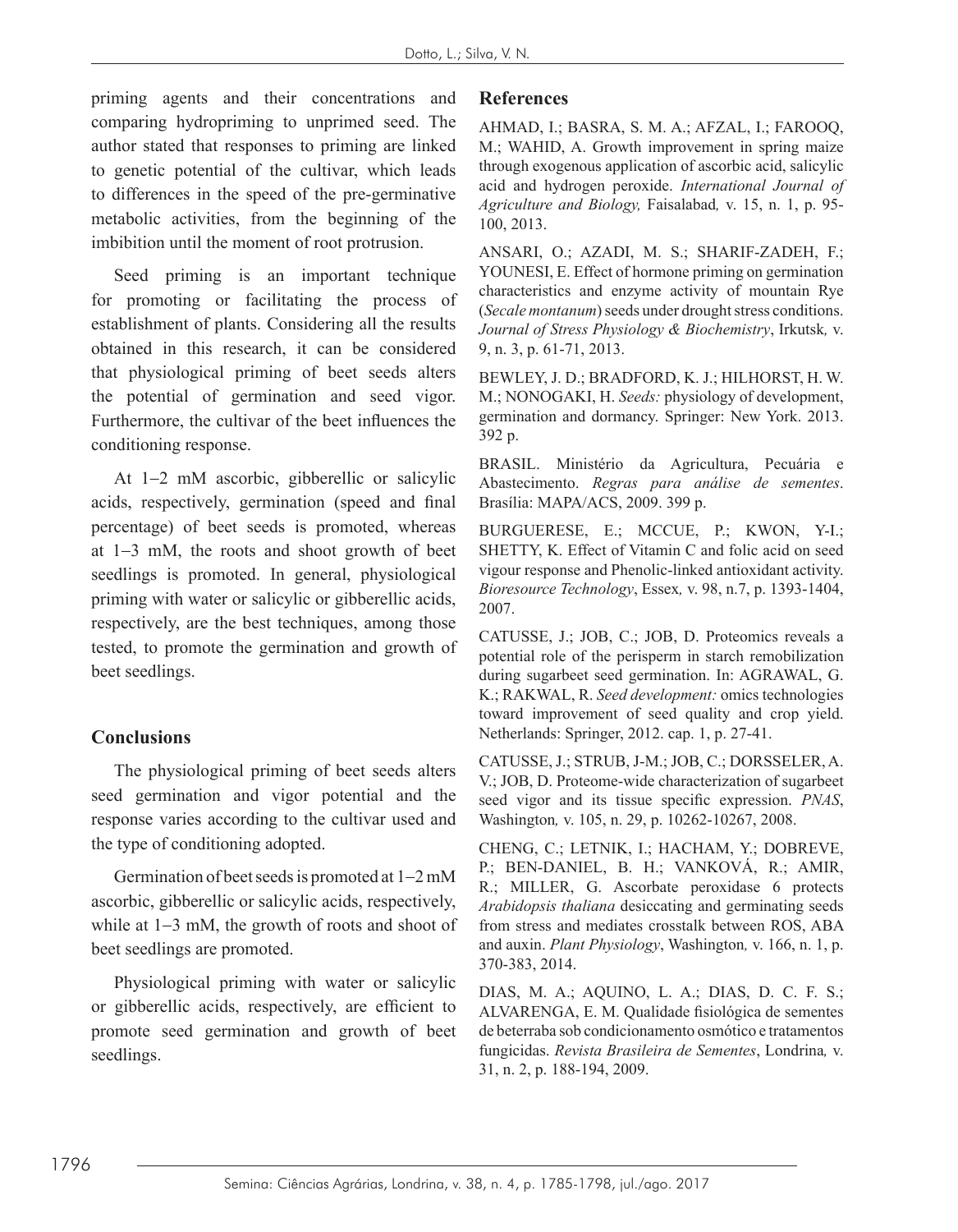EL-SAIDY, A. E. A.; FAROUK, S.; EL-GHANY, H. M. Evaluation of different seed priming on seedling growth, yield and quality components in two sunflower (*Helianthus annuus* L.) cultivars. *Trends in Applied Sciences and Research*, Dubai*,* v. 6, n. 9, p. 977-991, 2011.

FERREIRA, R. L.; FORTI, V. A.; SILVA, V. N.; MELO, S. C. Temperatura inicial de germinação no desempenho de plântulas e mudas de tomate. *Ciência Rural*, Santa Maria*,* v. 43, n. 7, p. 1189-1195, 2013.

GALLIE, D. R. L-Ascorbic Acid: a multifunctional molecule supporting plant growth and development. *Scientifica*, Cairo*,* v. 2013, n. 1, p. 1-24, 2013.

GOEL, A.; GOEL, A. K.; SHEORAN, I. S. Changes in oxidative stress enzymes during artificial ageing in cotton (*Gossypium hirsutum* L.) seeds. *Journal of Plant Physiology*, Stuttgart*,* v. 160, n. 9, p. 1093-1100, 2003.

GUERRA, N.; SILVA, E. S. B.; TAVARES, A. M.; CARLET, A.; OLIVEIRA NETO, A. M. Interferência de plantas daninhas na cultura da beterraba em semeadura direta e transplantada. *Revista Agro@mbiente On-line*, Boa Vista*,* v. 10, n. 3, p. 235-242, 2016.

GUPTA, R.; CHAKRABARTY, S. K. Gibberellic acid in plant- Still a mystery unresolved. *Plant Signaling & Behavior*, Philadelphia*,* v. 8, n. 9, p. 1-5, 2013.

LOPES, A. C. A.; NASCIMENTO, W. M. *Dormência em sementes de hortaliças*. Brasília, DF: Embrapa, 2012. 28 p. (Documentos / Embrapa Hortaliças; 136).

MAGHOSOUDI, K.; ARVIN, M. J. Salicylic acid and osmotic stress effects on seed germination and seedling growth of wheat cultivars. *Plant Ecophysiology*, Kerman*,* v. 2, n. 1 p. 7-11, 2010.

MAGUIRE, J. D. Speed of germination-aid in selection evaluation for seedling emergence and vigour. *Crop Science*, Madison*,* v. 2, n. 1, p. 176-177, 1963.

McCUE, P.; ZHENG, Z., PINKHAM, J. L; SHETTY, K. A model for enhanced pea seedling vigour following low pH and salicylic acid treatments. *Process Biochemistry*, London*,* v. 35, n. 6, p. 603-613, 2000.

MITTLER, R.; VANDERAUWERA, S.; GOLLERY, M.; VAN BREUSEGEM, F. Reactive oxygen gene network of plants. *Trends Plant Science*, Oxford*,* v. 9, n.10, p. 490-498, 2004.

NAKAGAWA, J. Testes de vigor baseados no desempenho das plântulas. In: KRZYZANOSKI, F. C.; VIEIRA, R. D.; FRANÇA NETO, J. B. (Ed.). *Vigor de sementes*: conceitos e testes. Londrina: ABRATES, 1999. p. 21-24.

NONOGAKI, H.; BASSEL, J. W.; BEWLEY, J. D. Germination- still a mistery. *Plant Science*, Limerick*,* v. 179, n. 6, p. 574-581, 2010.

OLIVEIRA, A. B.; GOMES-FILHO, E.; ENEAS-FILHO, J.; PRISCO, J. T.; ALENCAR, N. L. M. Seed priming effects on growth, lipid peroxidation and activity of ROS scavenging enzymes in NaCl-stressed sorghum seedlings from aged seeds. *Journal of Plant Interactions*, Turin*,* v. 7, n. 2, p. 151-159, 2012.

PAPARELLA, S.; ARAUJO, S. S.; ROSSI, G.; WIJAYASINGHE, M.; CARBONERA, D.; BALESTRANNI, A. Seed priming: state of the art and new perspectives. *Plant Cell Reports*, Berlin*,* v. 34, n. 8, p. 1281-1293, 2015.

PINTO, L. V. A; AMARAL DA SILVA, E. A; DAVIDE, A. C.; MENDES DE JESUS, V. A.; TOOROP, P. E.; HILHORST, H. W. M. Mechanism and control of *Solanum lycocarpum* seed germination. *Annals of Botany*, London*,* v. 100, n. 6, p. 1175-1187, 2007.

RADHAKRISHNAN, R.; KHAN, A. L.; LEE, I-J. Endophytic fungal pretreatments of seeds alleviates salinity stress effects in soybean plants. *Journal of Microbiology*, Daejeon*,* v. 51, n. 6, p. 850-857, 2013.

RAJJOU, L.; BELGHAZI, M.; HUGUET, R.; ROBIN, C.; MOREAU, A.; JOB, C.; JOB, D. Proteomic investigation of the effect of salicylic acid on Arabidopsis seed germination and establishment of early defense mechanisms. *Plant Physiology*, Washington*,* v. 141, n. 3, p. 910-923, 2006.

REZAIE, E. R.; HAGHIGHIKHAH, M.; GHORBANI, S.; KAFI, M. Effect of seed priming on seed germination properties of two medicinal species in the presence of salinity. *Journal of Medicinal Plants Research*, Nsukka*,* v. 7, n. 18, p. 1234-1238, 2013.

ROMAN, E. S.; THOMAS, A. G.; MURPHY, S. D. Modeling germination and seedling elongation of common lambsquarters (*Chenopodium album*). *Weed Science*, Champaign*,* v. 47, n. 1, p. 149-155, 1999.

SALLAM, A. M.; IBRAHIM, H. I. M. Effect of grain priming with salicylic acid on germination speed, seedling characters, anti-oxidant enzyme activity and forage yield of teosinte. *American-Eurasian Journal of Agricultural & Environmental Sciences*, Dubai*,* v. 15, n. 5, p. 744-753, 2015.

SINGH, K. P.; CHATURVEDI, K. V.; BOSE, B. Effects of salicylic acid on seedling growth and nitrogen metabolism in cucumber. *Journal of Stress Physiology and Biochemistry*, Irkutsk*,* v. 6, n. 3, p. 103-113, 2010.